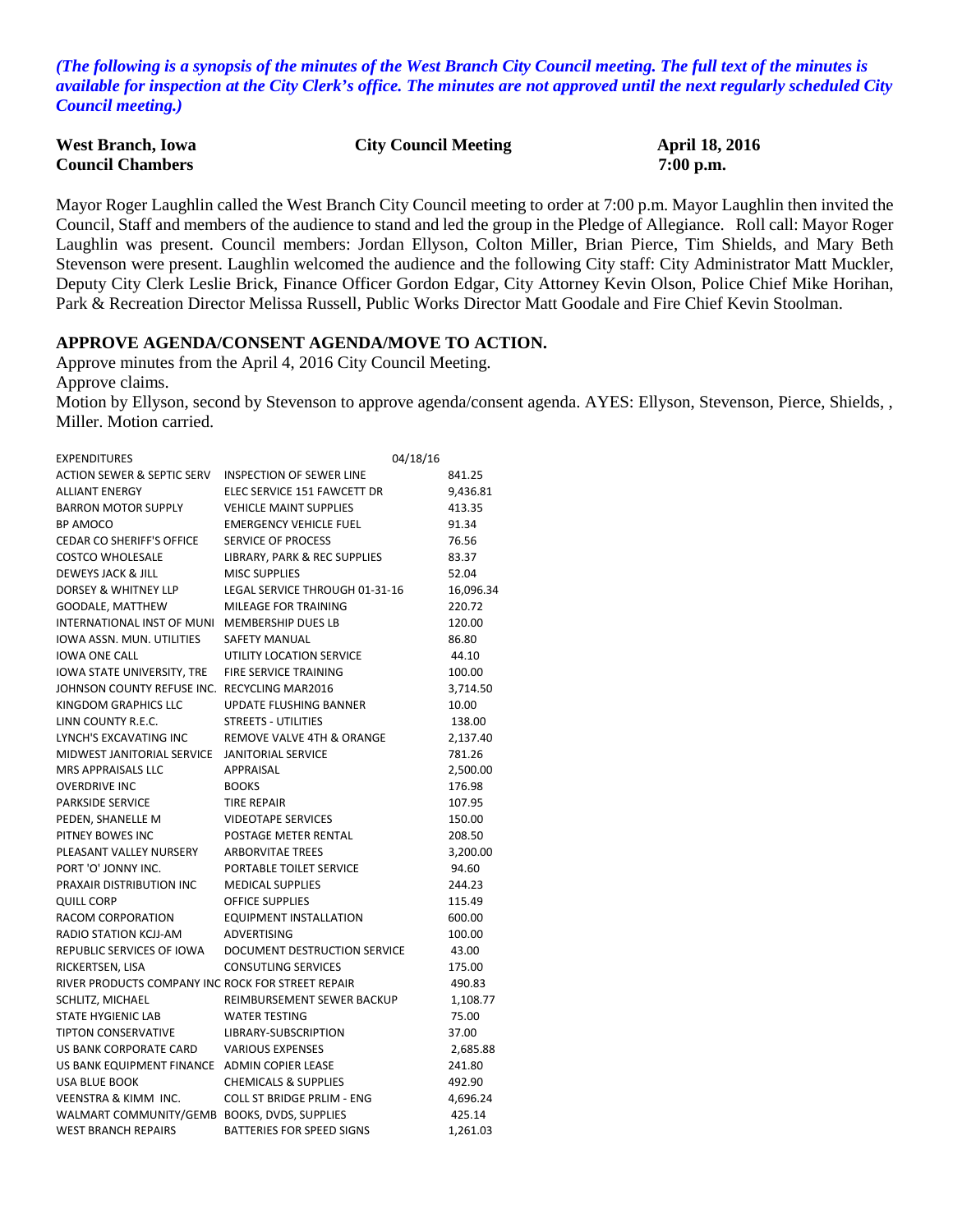| WEST BRANCH TIMES                               | PUBLIC NOTICES                | 1,495.81   |
|-------------------------------------------------|-------------------------------|------------|
| <b>WEX BANK</b>                                 | <b>VEHICLE FUEL</b>           | 1,058.35   |
| <b>TOTAL</b>                                    |                               | 56,228.34  |
| <b>PAYROLL</b>                                  | 4/8/2016                      | 36,320.87  |
| PAID BETWEEN MEETINGS                           |                               |            |
| <b>COMMUNITY STATE BANK</b>                     | LETTER OF CREDIT FEE          | 7,500.00   |
| <b>CROELL REDI-MIX INC</b>                      | <b>SEWER SYSTEM REPAIR</b>    | 4,102.63   |
| CULLIGAN WATER TECHNOLOG WATER SOFTENER SERVICE |                               | 38.65      |
| DREAMHOST WEBHOSTING                            | <b>WEB SITE HOSTING</b>       | 405.55     |
| FARMERS SUPPLY SALES INC                        | <b>EQUIPMENT REPAIR PARTS</b> | 30.89      |
| PLUNKETT'S PEST CONTROL                         | TOWN HALL - PEST CONTROL      | 25.96      |
| UPS SHIPPING 54.79                              |                               |            |
| TOTAL                                           |                               | 12,158.47  |
| <b>GRAND TOTAL EXPENDITURES</b>                 |                               | 104,707.68 |
| <b>FUND TOTALS</b>                              |                               |            |
| 001 GENERAL FUND                                |                               | 62,155.12  |
| 112 TRUST & AGENCY                              |                               | 3,838.47   |
| 022 CIVIC CENTER                                |                               | 387.31     |
| 031 LIBRARY                                     |                               | 6,048.18   |
| 110 ROAD USE TAX                                |                               | 6,769.35   |
| 310 COLLEGE STREET BRIDGE                       |                               | 2,211.70   |
| 600 WATER FUND                                  |                               | 13,360.82  |
| 610 SEWER FUND                                  |                               | 12,932.73  |
| <b>GRAND TOTAL</b>                              |                               | 104.707.68 |

### **COMMUNICATIONS/OPEN FORUM –** No Comments

### **PUBLIC HEARING/NON-CONSENT AGENDA**

Mayor Roger Laughlin – Recognition of Cornerstone Real Estate Consultants.

Mayor Laughlin presented Teresa Horton, owner of Cornerstone Real Estate Consultants and Ken and Helen Fawcett, Realtors, a plaque honoring Cornerstone Real Estate Consultants as the West Branch Business of the Month for April.

Second Reading of Ordinance 736, re-zoning an approximate 6.02 acre parcel of real property located north of West Main Street from Residence R-1 Single Family District to Residence R-2 Two Family District./Move to action. Motion by Miller, second by Stevenson, to approve Resolution 736. AYES: Miller, Stevenson, Pierce, Ellyson, Shields. Motion carried.

Public Hearing on the proposed amendments to the West Branch Zoning Code on rezoning an approximate 0.44 acre parcel of real property located at 203 North Downey Street from Residence R-3 Multiple Family District to Central Business CB-1 District.

Public Hearing opened at 7:05 p.m. Reverend Alexis Johnson addressed the Council and asked that all three readings be approved tonight so that construction could begin immediately and be completed by year end. Public Hearing ended at 7:08 p.m.

First Reading of Ordinance 737, re-zoning an approximate 0.44 acre parcel of real property located at 203 North Downey Street from Residence R-3 Multiple Family District to Central Business CB-1 District./Move to action. Motion by Pierce, second by Ellyson, to approve Resolution 737. AYES: Pierce, Ellyson, Miller, Stevenson, Shields. Motion carried.

Moved by Councilperson Pierce that the rule requiring that ordinances must be considered and voted on for passage at two Council meetings prior to the meeting at which it is to be finally passed be suspended; that the first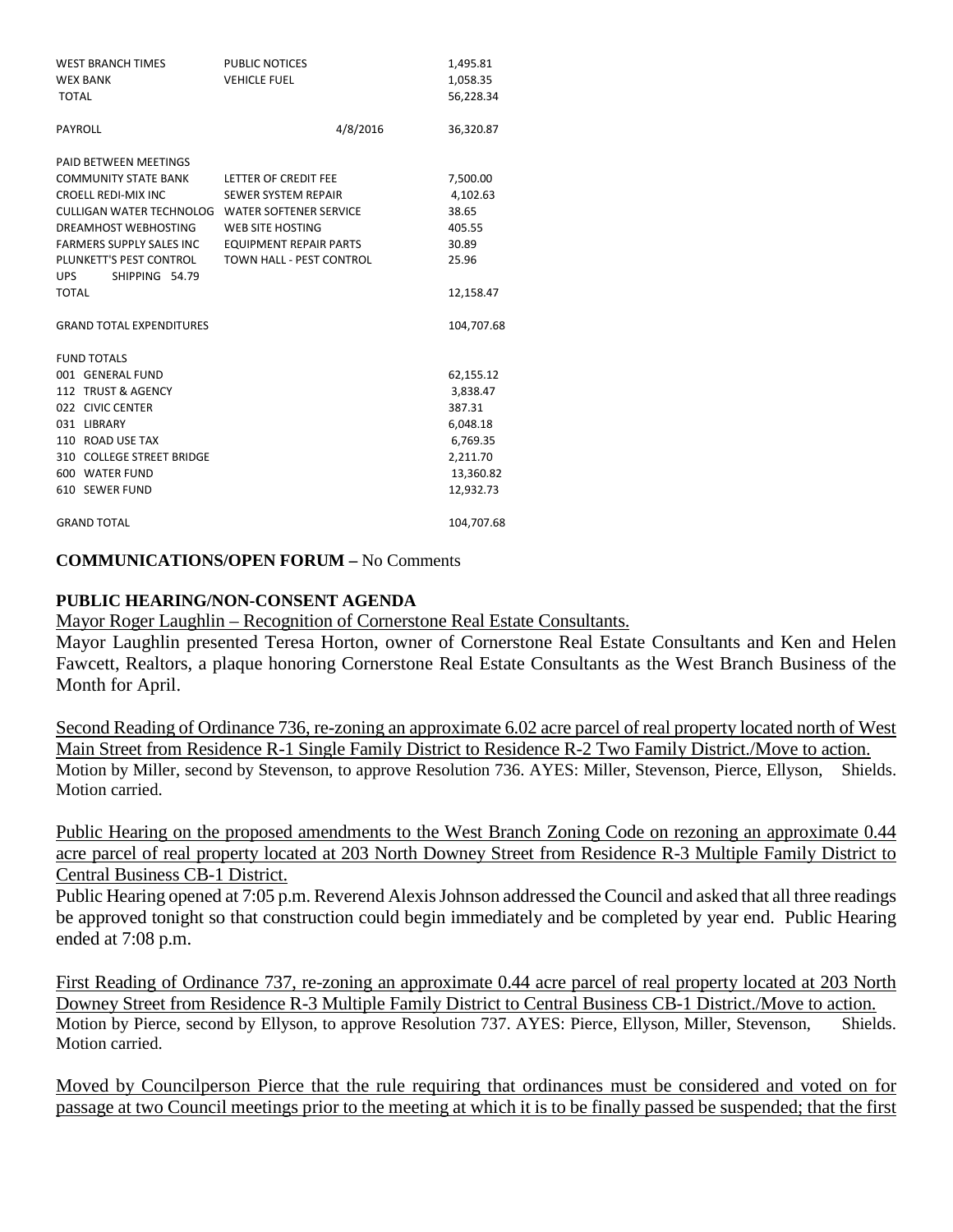and second consideration and vote be waived; that the ordinance be placed upon its final passage and that the ordinance do now pass./Move to action.

Motion by Pierce, second by Stevenson, to waive first and second readings and place ordinance upon its final passage. AYES: Pierce, Stevenson, Ellyson. Nays: Miller, Shields. Motion failed due to lack of 80% majority.

Motion by Miller, second by Ellyson, to waive first reading and place ordinance on second reading tonight. AYES: Miller, Ellyson, Pierce, Stevenson, Shields. Motion carried.

Second Reading of Ordinance 737, re-zoning an approximate 0.44 acre parcel of real property located at 203 North Downey Street from Residence R-3 Multiple Family District to Central Business CB-1 District./Move to action. Motion by Ellyson, second by Stevenson, to approve Resolution 737. AYES: Ellyson, Stevenson, Miller, Pierce, Shields. Motion carried.

Third Reading of Ordinance 737, re-zoning an approximate 0.44 acre parcel of real property located at 203 North Downey Street from Residence R-3 Multiple Family District to Central Business CB-1 District./Move to action. Motion by Ellyson, second by Stevenson, to postpone third reading of Ordinance 737 to May 2nd. AYES: Ellyson, Stevenson, Miller, Pierce, Shields. Motion carried.

Resolution 1446, approving the West Branch United Methodist Church Accessibility Improvement Site Plan./Move to action.

Motion by Ellyson, second by Stevenson, to postpone approval to May 2nd. AYES: Ellyson, Stevenson, Miller, Pierce, Shields. Motion carried.

Public Hearing on the proposed amendments to the West Branch Zoning Code on rezoning an approximate 2.34 acre parcel of real property located north of West Main Street from Residence R-1 Single Family District to Residence R-2 Two Family District.

Mayor Laughlin opened the Public Hearing opened at 7:22 p.m. Three residents of the area, Erica Fitzgerald, Trey Sucher, and Matt Schneider spoke in opposition to changing the zoning designation and Brad Larson, Ken Fawcett, and Teresa Horton spoke in favor of the zoning change. The Public Hearing ended at 7:42 p.m.

First Reading of Ordinance 738, re-zoning an approximate 2.34 acre parcel of real property located north of West Main Street from Residence R-1 Single Family District to Residence R-2 Two Family District./Move to action. Motion by Stevenson, second by Ellyson, to approve First Reading of Ordinance 738. AYES: Stevenson, Ellyson, Miller, Pierce, Shields. Motion carried.

Resolution 1447, ordering notice of public hearing on proposed plans and specifications, proposed form of contract and estimate of cost for construction of the City of West Branch Parks and Recreation Phase I Improvements and the taking of bids therefor./Move to action.

Motion by Ellyson, second by Stevenson, to approve resolution 1447, setting public hearing for May 2<sup>nd</sup> and bid opening at 2:00 p.m. on May 16. AYES: Ellyson, Stevenson, Miller, Pierce, Shields. Motion carried.

Resolution 1433, approving a consultant services agreement with Jose Gongora for safety and health consulting services./Move to action.

Motion by Stevenson, second by Shields, to approve resolution 1433. AYES: Stevenson, Shields, Miller, Pierce, Ellyson. Motion carried.

Resolution 1448, setting the date for public hearings on proposals to enter into General Obligation Loan Agreements and to borrow money thereunder./Move to action.

Motion by Shields, second by Ellyson, to approve resolution 1448. AYES: Shields, Ellyson, Stevenson, Miller, Pierce. Motion carried.